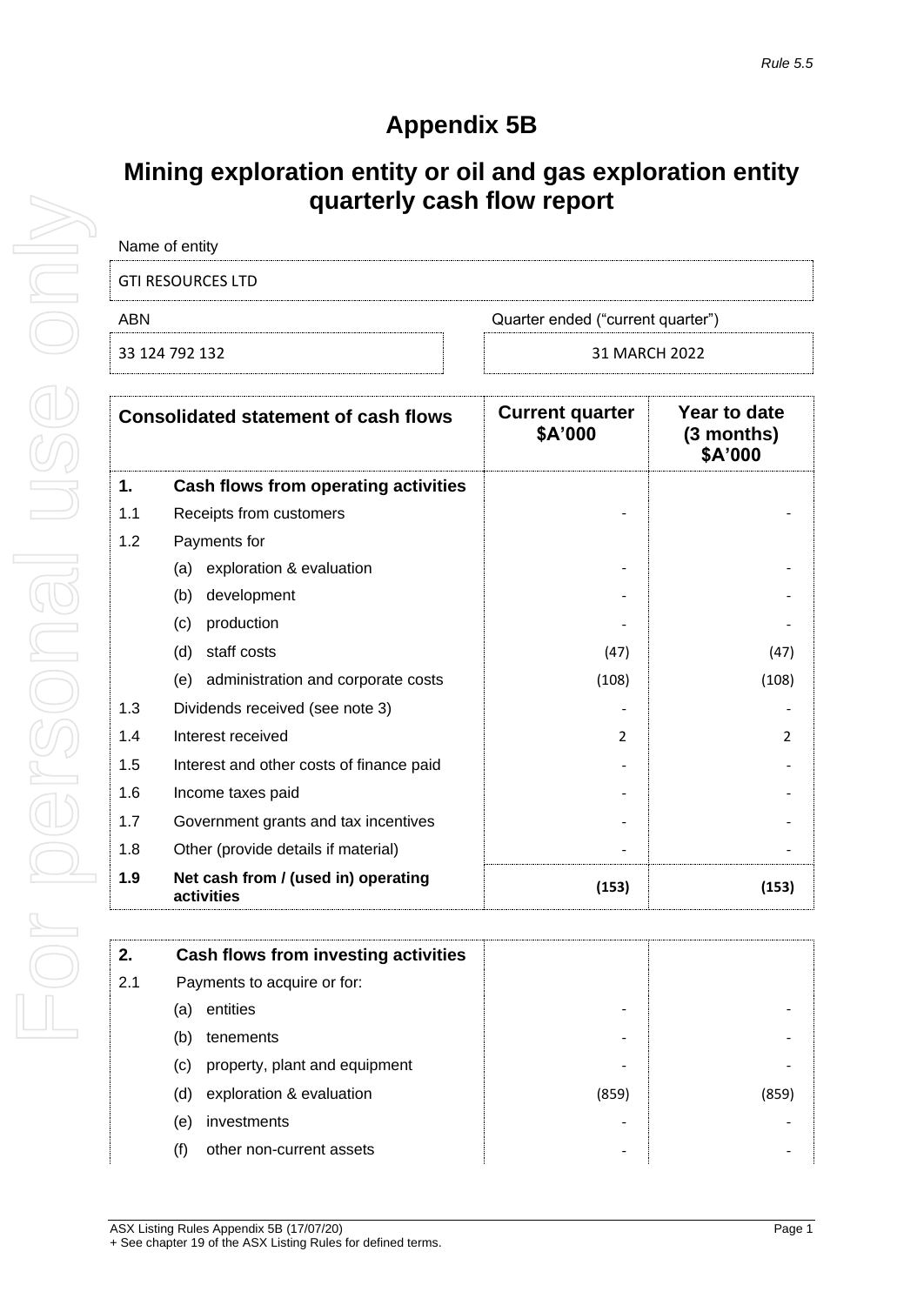|     | <b>Consolidated statement of cash flows</b>       | <b>Current quarter</b><br>\$A'000 | Year to date<br>$(3$ months)<br>\$A'000 |
|-----|---------------------------------------------------|-----------------------------------|-----------------------------------------|
| 2.2 | Proceeds from the disposal of:                    |                                   |                                         |
|     | entities<br>(a)                                   |                                   |                                         |
|     | (b)<br>tenements                                  |                                   |                                         |
|     | property, plant and equipment<br>(c)              |                                   |                                         |
|     | (d)<br>investments                                |                                   |                                         |
|     | other non-current assets<br>(e)                   |                                   |                                         |
| 2.3 | Cash flows from loans to other entities           |                                   |                                         |
| 2.4 | Dividends received (see note 3)                   |                                   |                                         |
| 2.5 | Cash acquired on acquisition                      |                                   |                                         |
| 2.6 | Net cash from / (used in) investing<br>activities | (859)                             | (859)                                   |

| 3.   | Cash flows from financing activities                                                         |  |
|------|----------------------------------------------------------------------------------------------|--|
| 3.1  | Proceeds from issues of equity securities<br>(excluding convertible debt securities)         |  |
| 3.2  | Proceeds from issue of convertible debt<br>securities                                        |  |
| 3.3  | Proceeds from exercise of options                                                            |  |
| 3.4  | Transaction costs related to issues of equity<br>securities or convertible debt securities * |  |
| 3.5  | Proceeds from borrowings                                                                     |  |
| 3.6  | Repayment of borrowings                                                                      |  |
| 3.7  | Transaction costs related to loans and<br>borrowings                                         |  |
| 3.8  | Dividends paid                                                                               |  |
| 3.9  | Other (provide details if material)                                                          |  |
| 3.10 | Net cash from / (used in) financing<br>activities                                            |  |

| 4.  | Net increase / (decrease) in cash and<br>cash equivalents for the period |       |       |
|-----|--------------------------------------------------------------------------|-------|-------|
| 4.1 | Cash and cash equivalents at beginning of<br>period                      | 4.754 | 4,754 |
| 4.2 | Net cash from / (used in) operating<br>activities (item 1.9 above)       | (153) | (153) |
| 4.3 | Net cash from / (used in) investing activities<br>(item 2.6 above)       | (859) | (859) |
| 4.4 | Net cash from / (used in) financing activities<br>(item 3.10 above)      | -     |       |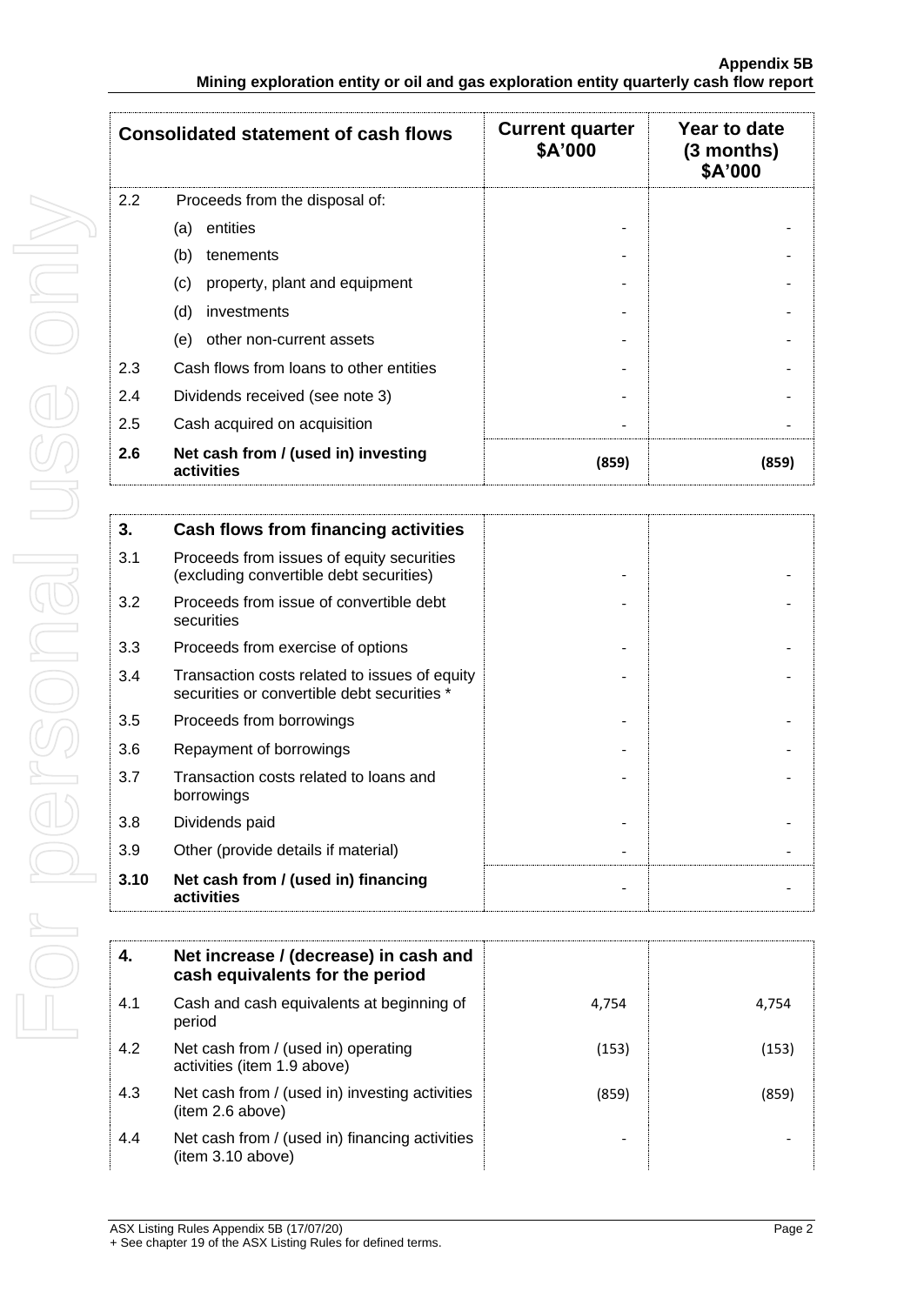|     | <b>Consolidated statement of cash flows</b>          | <b>Current quarter</b><br>\$A'000 | Year to date<br>$(3$ months)<br>\$A'000 |
|-----|------------------------------------------------------|-----------------------------------|-----------------------------------------|
| 4.5 | Effect of movement in exchange rates on<br>cash held | (16)                              | '16)                                    |
| 4.6 | Cash and cash equivalents at end of<br>period        | 3.726                             | 3.726                                   |

| 5.  | Reconciliation of cash and cash<br>equivalents<br>at the end of the quarter (as shown in the<br>consolidated statement of cash flows) to the<br>related items in the accounts | <b>Current quarter</b><br>\$A'000 | <b>Previous quarter</b><br>\$A'000 |
|-----|-------------------------------------------------------------------------------------------------------------------------------------------------------------------------------|-----------------------------------|------------------------------------|
| 5.1 | <b>Bank balances</b>                                                                                                                                                          | 1,906                             | 2,934                              |
| 5.2 | Call deposits                                                                                                                                                                 | 1,820                             | 1,820                              |
| 5.3 | Bank overdrafts                                                                                                                                                               |                                   |                                    |
| 5.4 | Other (provide details)                                                                                                                                                       | $\overline{\phantom{a}}$          |                                    |
| 5.5 | Cash and cash equivalents at end of<br>quarter (should equal item 4.6 above)                                                                                                  | 3,726                             | 4.754                              |

| 6.                                      | Payments to related parties of the entity and their<br>associates                                                                                           | <b>Current quarter</b><br>\$A'000 |  |  |
|-----------------------------------------|-------------------------------------------------------------------------------------------------------------------------------------------------------------|-----------------------------------|--|--|
| 6.1                                     | Aggregate amount of payments to related parties and their<br>associates included in item 1                                                                  | 39                                |  |  |
| 6.2                                     | Aggregate amount of payments to related parties and their<br>associates included in item 2                                                                  | 51                                |  |  |
|                                         | Note: if any amounts are shown in items 6.1 or 6.2, your quarterly activity report must include a description of, and an<br>explanation for, such payments. |                                   |  |  |
| Payments of Directors fees and salaries |                                                                                                                                                             |                                   |  |  |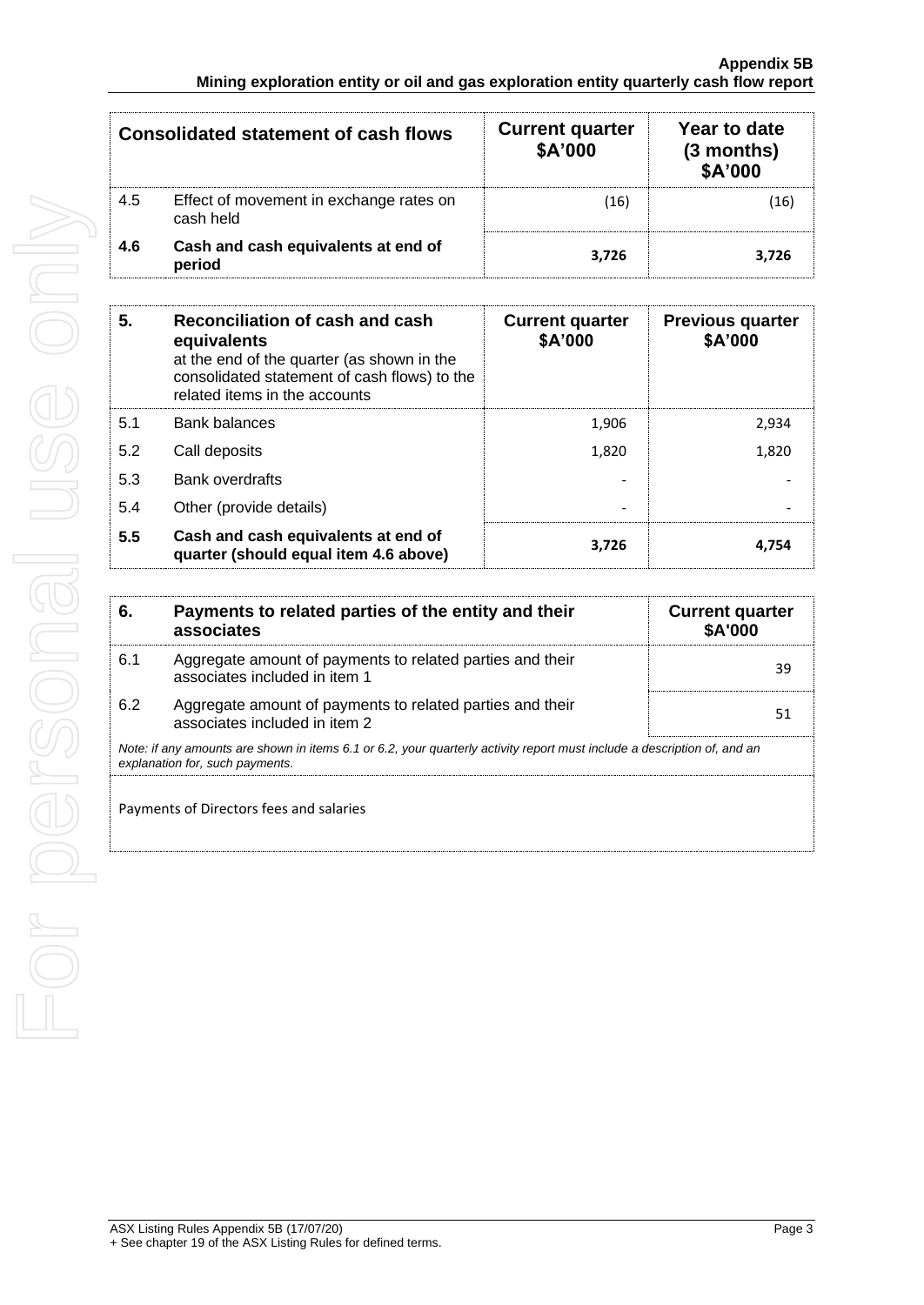#### **Appendix 5B Mining exploration entity or oil and gas exploration entity quarterly cash flow report**

| 7.  | <b>Financing facilities</b><br>Note: the term "facility' includes all forms of financing<br>arrangements available to the entity.<br>Add notes as necessary for an understanding of the<br>sources of finance available to the entity.                                                                                                               | <b>Total facility</b><br>amount at<br>quarter end<br>\$A'000 | Amount drawn at<br>quarter end<br>\$A'000 |
|-----|------------------------------------------------------------------------------------------------------------------------------------------------------------------------------------------------------------------------------------------------------------------------------------------------------------------------------------------------------|--------------------------------------------------------------|-------------------------------------------|
| 7.1 | Loan facilities                                                                                                                                                                                                                                                                                                                                      |                                                              |                                           |
| 7.2 | Credit standby arrangements                                                                                                                                                                                                                                                                                                                          |                                                              |                                           |
| 7.3 | Other (please specify)                                                                                                                                                                                                                                                                                                                               |                                                              |                                           |
| 7.4 | <b>Total financing facilities</b>                                                                                                                                                                                                                                                                                                                    |                                                              |                                           |
| 7.5 | Unused financing facilities available at quarter end                                                                                                                                                                                                                                                                                                 |                                                              |                                           |
| 7.6 | Include in the box below a description of each facility above, including the lender, interest<br>rate, maturity date and whether it is secured or unsecured. If any additional financing<br>facilities have been entered into or are proposed to be entered into after quarter end,<br>include a note providing details of those facilities as well. |                                                              |                                           |

| 8.  | Estimated cash available for future operating activities                                                                                                                                                                        | \$A'000 |
|-----|---------------------------------------------------------------------------------------------------------------------------------------------------------------------------------------------------------------------------------|---------|
| 8.1 | Net cash from / (used in) operating activities (item 1.9)                                                                                                                                                                       | (153)   |
| 8.2 | (Payments for exploration & evaluation classified as investing<br>activities) (item $2.1(d)$ )                                                                                                                                  | (859)   |
| 8.3 | Total relevant outgoings (item $8.1$ + item $8.2$ )                                                                                                                                                                             | (1,012) |
| 8.4 | Cash and cash equivalents at quarter end (item 4.6)                                                                                                                                                                             | 3,726   |
| 8.5 | Unused finance facilities available at quarter end (item 7.5)                                                                                                                                                                   |         |
| 8.6 | Total available funding (item $8.4$ + item $8.5$ )                                                                                                                                                                              | 3,726   |
| 8.7 | Estimated quarters of funding available (item 8.6 divided by                                                                                                                                                                    | 3.7     |
|     | item $8.3$ )                                                                                                                                                                                                                    |         |
|     | Note: if the entity has reported positive relevant outgoings (ie a net cash inflow) in item 8.3, answer item 8.7 as "N/A".<br>Otherwise, a figure for the estimated quarters of funding available must be included in item 8.7. |         |
| 8.8 | If item 8.7 is less than 2 quarters, please provide answers to the following questions:                                                                                                                                         |         |
|     | 8.8.1<br>Does the entity expect that it will continue to have the current level of net operating<br>cash flows for the time being and, if not, why not?                                                                         |         |
|     | Answer: N/A                                                                                                                                                                                                                     |         |

8.8.2 Has the entity taken any steps, or does it propose to take any steps, to raise further cash to fund its operations and, if so, what are those steps and how likely does it believe that they will be successful?

Answer: N/A

ASX Listing Rules Appendix 5B (17/07/20) Page 4 + See chapter 19 of the ASX Listing Rules for defined terms.